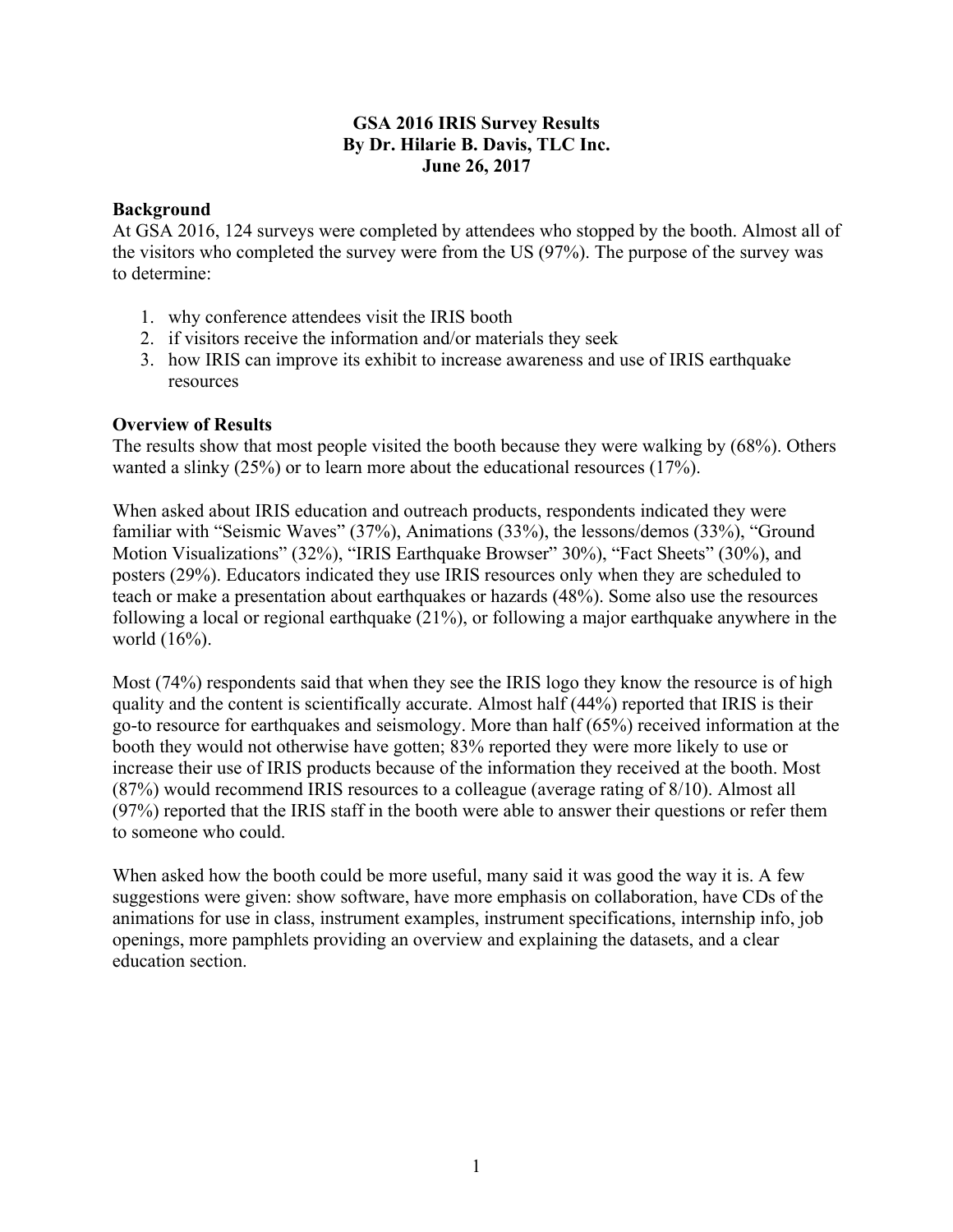# **Detailed Findings**

|                                                                 | #  | $\frac{0}{0}$ |
|-----------------------------------------------------------------|----|---------------|
| I was walking by and was curious                                | 86 | 68%           |
| A colleague or another exhibitor recommended that I visit       | 8  | 6%            |
| A presenter mentioned IRIS                                      | 4  | 3%            |
| I wanted to speak with a specific IRIS staff member             | 13 | 10%           |
| I wanted to see if there is a new educational product available | 15 | 12%           |
| I was interested in learning more about one or more educational | 22 | 17%           |
| resources                                                       |    |               |
| I had a question about accessing seismic data                   | 5  | 4%            |
| I had a question about borrowing seismic sensors                | 2  | $2\%$         |
| I inquired about student internships/employment opportunities   | 8  | 6%            |
| I wanted to learn about current seismic deployments             | 4  | 3%            |
| I wanted to look at and/or take a copy of one or more IRIS      |    | 11%           |
| publications/posters                                            |    |               |
| I wanted a slinky                                               | 31 | 25%           |
| I wanted a candy bar/snack                                      | 15 | 12%           |
| Other (please specify)                                          | 17 | 13%           |

What were your reason(s) for visiting the IRIS booth today? (Check all that apply)

## **Other**

- *We (OGS) collaborate with IRIS and I am familiar with the products. Wanted to point out something I really like that IRIS corrected.*
- *Questions about more IRIS kiosks*
- *Questions about IRIS kiosks*
- *I wanted a snack!*
- *Recognized name*
- *Have IRIS sensor on one of my projects*
- *Interested in progress of Alaska TA*
- *Talk was good, wanted to say so*
- *I once took a short course run by IRIS on seismology in the classroom. I would like to take the class again at GSA targeted to those of us who teach general courses.*
- *Interested in modeling a hypothetical quake*
- *Look into using for seismic research in China*
- *I wanted to apply to past internships that didn't qualify (grad senior)*
- *Talked to Perle*
- *Senior mineralogist*
- *IRIS intern Summer 2016!*
- *I had applied to an internship in the past*
- *I was an IRIS intern this past summer!*
- *Pure curiosity*

How familiar are you with the IRIS logo? Average 2.9/5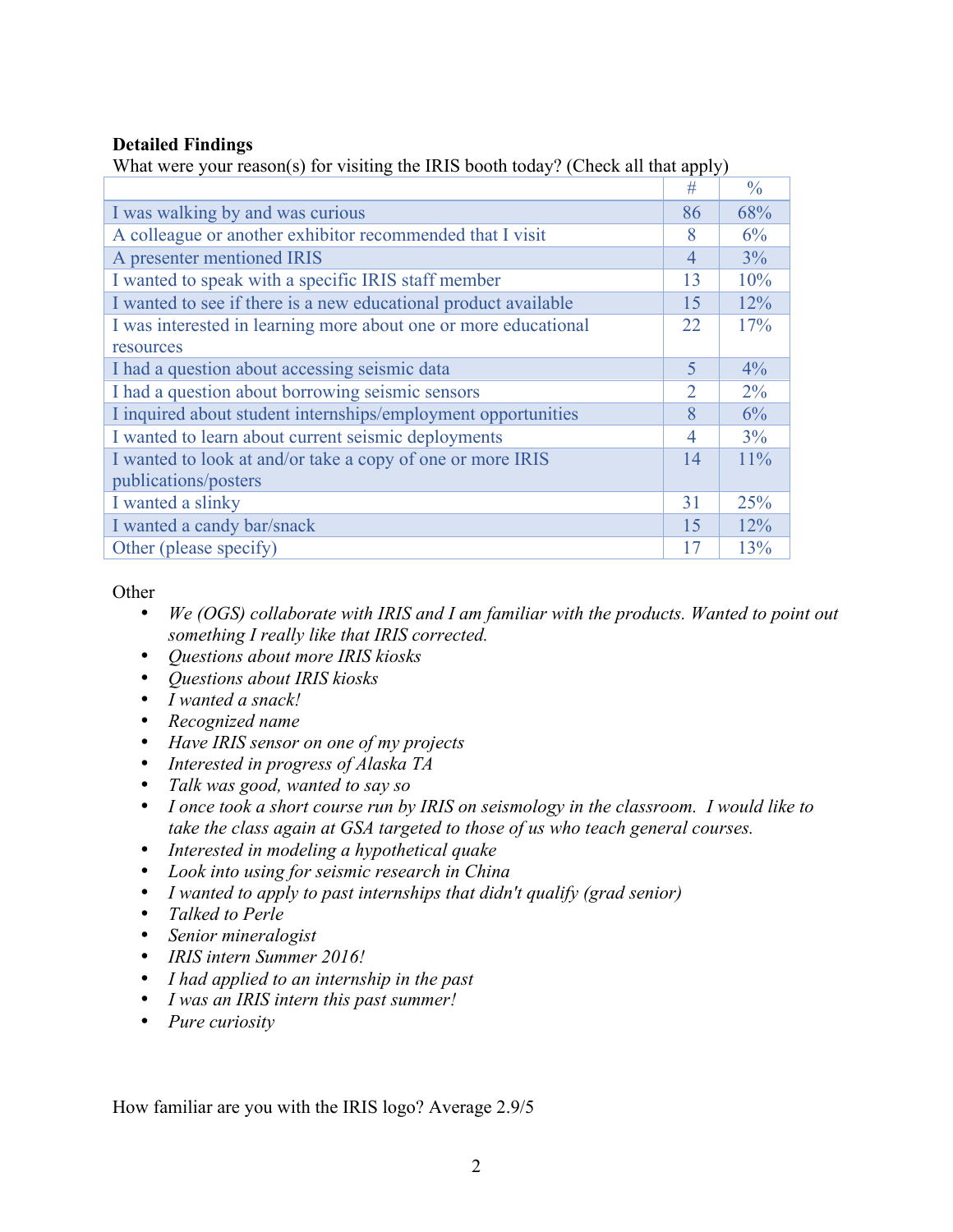| $N=120$             | #  | $\frac{0}{0}$ |
|---------------------|----|---------------|
| Not at all familiar | 41 | 34%           |
| Slightly familiar   | 14 | 12%           |
| Somewhat familiar   | 14 | 12%           |
| Moderately familiar | 18 | 16%           |
| Extremely familiar  | 32 | $27\%$        |

Please indicate how familiar you are with each of the following types of IRIS education and outreach-related products: 4=Very familiar, 3=Know it exists and where to obtain it, 2=Know it exists but have not tried to obtain it, 1=Not aware of this product

|                                       | 4     | 3      | $\overline{2}$ |     |
|---------------------------------------|-------|--------|----------------|-----|
| Animations                            | 14%   | 19%    | 26%            | 41% |
| <b>Lessons and Demonstrations</b>     | 12%   | 21%    | 25%            | 43% |
| Posters                               | 13%   | 16%    | 30%            | 41% |
| <b>Fact Sheets</b>                    | 14%   | 16%    | 29%            | 41% |
| <b>Teachable Moment Presentations</b> | 12%   | 12%    | 17%            | 60% |
| Webinars                              | $7\%$ | 9%     | 26%            | 58% |
| <b>Ground Motion Visualizations</b>   | 15%   | 17%    | 22%            | 46% |
| <b>Seismic Waves</b>                  | 22%   | 15%    | 26%            | 37% |
| <b>IRIS Earthquake Browser (IEB)</b>  | 18%   | 12%    | 28%            | 42% |
| <b>IRIS Annual Report</b>             | 6%    | 8%     | 23%            | 63% |
| <b>IRIS</b> e-Newsletter              | $7\%$ | $12\%$ | $21\%$         | 60% |

When do you use IRIS educational resources? (Please select the answer that best matches your use)

|                                                                                             | #  |        |
|---------------------------------------------------------------------------------------------|----|--------|
| As soon as I receive notice that a new resource is available                                |    | 6%     |
| Following a major earthquake that occurs anywhere in the world                              | 18 | 16%    |
| Following a regional/local earthquake that occurs close to where I live in<br>the US        | 10 | $21\%$ |
| Only when I'm scheduled to teach or make a presentation about<br>earthquakes and/or hazards | 24 | 48%    |

**Other** 

- *I haven't used them yet (8)*
- *NA (6)*
- *I'm unfamiliar with resources (4)*
- *Do not use but have seen the animation in lectures*
- *Former Seismic analyst. Work with seismic network, included seismology and hydrology in Oklahoma*
- *Actually, I'm retired so have limited need for this now*
- *Regularly in classes*
- *Interactions with IRIS staff on as-needed basis. Always very responsive*
- *Haven't yet, but I will now!*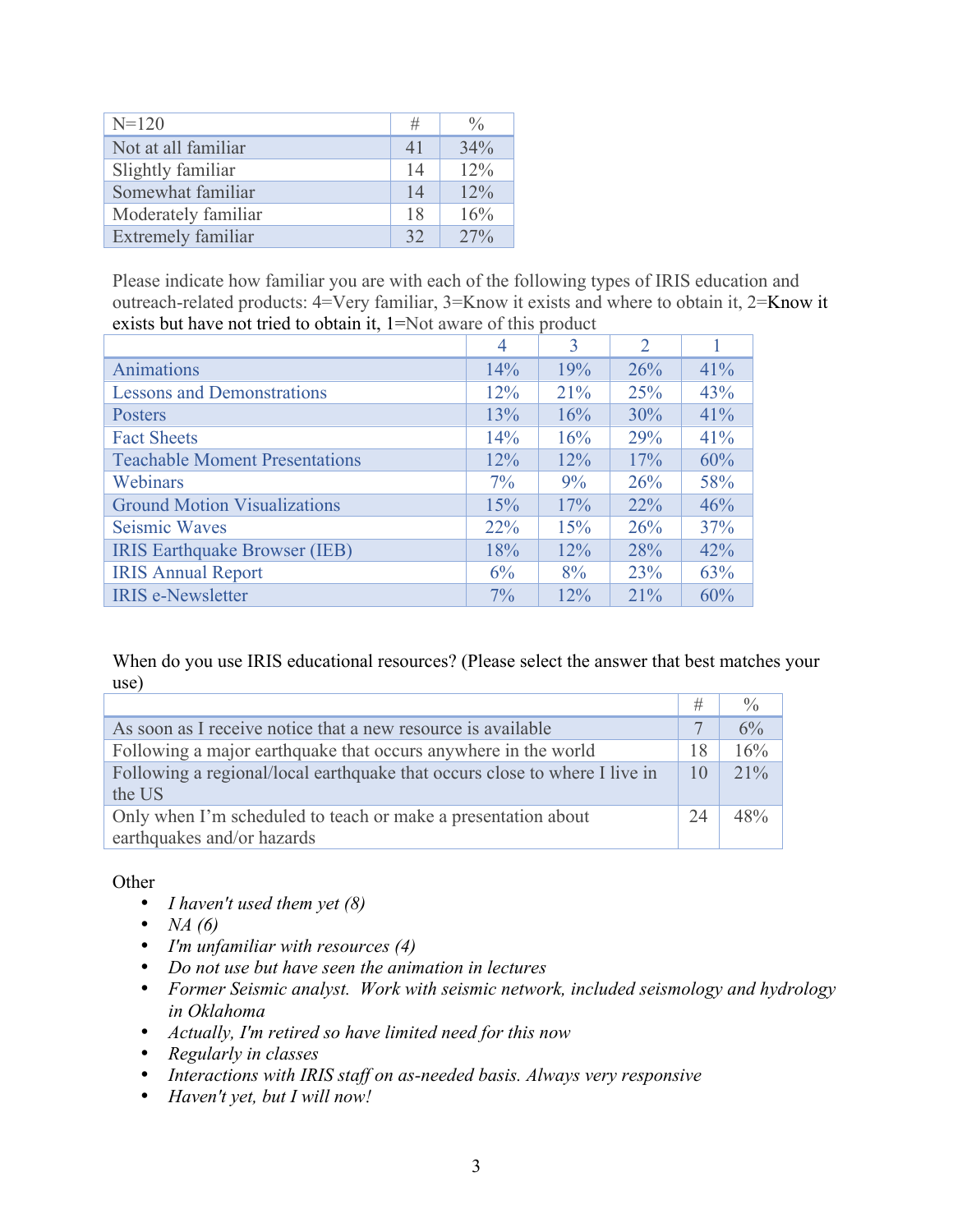- *I've never had the opportunity, but given the chance (think) certainly would!*
- *I unfortunately was unaware of IRIS educational resources*
- *Regularly in Hazards course*
- *During earthquake lectures*
- *I've not had the occasion to use these as I don't give presentations*
- *Familiar with product but don't use professionally*
- *Part of organizing research*
- *I was also all over it with the recent Oklahoma earthquake, which I felt! Shared resources with my students*
- *I have not (10)*
- *Browsing*
- *Wonderful graphics!*
- *Research*
- *Utilized for intro Geology class at Community College in Ohio. Nice animations!*
- *Classroom activity to teach students about database & plotting earthquake to get visual depth simulation.*
- *Use IRIS upper Mantle Tomography for my research projects*
- *I have not used IRIS Educational Resources*
- *Whenever I'm looking to learn about something new in the field.*
- *In many workshops and courses.*
- *I have never used IRIS educational resources.*
- *I have yet to have a reason to use them*
- *Following a local earthquake and when the earthquake lecture is scheduled*
- *We used it at IRIS orientation!*

Please indicate your level of agreement with the following statements. 5=strongly agree, 4=Agree, 3=Neutral, 2=Disagree, 1=Strongly disagree

|                                                                                                                                           |     | 4      |        |       |       |
|-------------------------------------------------------------------------------------------------------------------------------------------|-----|--------|--------|-------|-------|
| When I see the IRIS logo on an educational resource, I know<br>the resource is of high quality and content is scientifically<br>accurate. | 42% | 32%    | 25%    | $0\%$ | $0\%$ |
| IRIS is my go-to source for educational resources about<br>earthquakes and seismology.                                                    | 23% | $21\%$ | 48%    | 6%    | $2\%$ |
| I received information/demonstration(s) at the IRIS booth<br>that I would not have obtained/tried on my own.                              | 27% | 38%    | $32\%$ | $2\%$ | $1\%$ |
| The time I spent at the IRIS booth was valuable and worth<br>my time.                                                                     | 45% | 39%    | 16%    | $0\%$ | $0\%$ |
| I am more likely to use or increase my use of IRIS products<br>because of the information I received at the IRIS booth.                   | 47% | 36%    | 17%    | $0\%$ | $0\%$ |

How likely is it that you would recommend IRIS educational resources and products to a friend or colleague? 8/10, 87% rated 7 or higher on scale of 1-10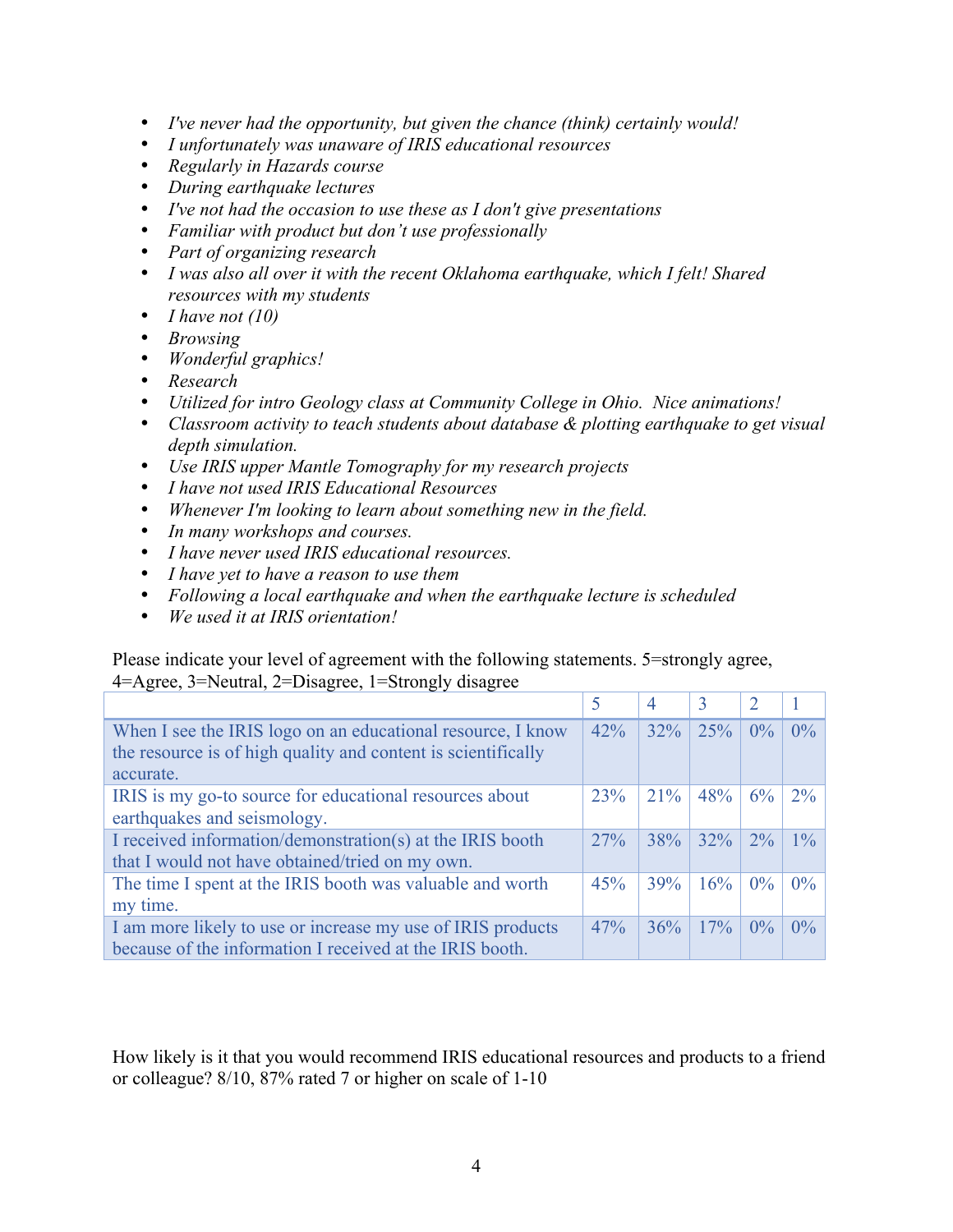Was the IRIS booth staff able to answer your questions/provide the information you were seeking or refer you to someone who could assist you? 97% yes

Please explain your response.

- *N/A (3)*
- *Good conversation, great to meet people*
- *Very knowledgeable staff-helpful skilled*
- *I was looking for more K-12 education resource and I got a flyer & slinky*
- *Yes*
- *Pointed me to the kiosk expert at IRIS*
- *Pointed me to the kiosk expert at IRIS*
- *Great greeting and information sharing was offered at the booth! Bravo!*
- *Asked About IRIS and what they do, got an answer!*
- *Enjoyed discussing recent Oklahoma earthquakes*
- *I need to know what IRIS was about and I got it!*
- *Helpful w/Educating me on IRIS*
- *More Advertising*
- *Showed me exactly what I was looking for*
- *It was a great booth*
- *The presenter modeled how to use several of the web based IRIS resources*
- *She (Perle) was very knowledgeable and helped me understand IRIS much better*
- *I found them very friendly and helpful*
- *Yes, Senior Mineralogist*
- *Very friendly and easy to understand*
- *Looking to replace national atlas information*
- *I had no idea what it was and now I'll definitely use it as a resource*
- *She was knowledgeable and answered my questions*
- *I was inquiring about earthquake education and I was directed to pamphlets explaining what IRIS has to offer*

What would make the IRIS booth more useful to you?

- *Nothing (17)*
- *At this point in time I think it is rather good; looks great; good info; Everything about the booth seemed inviting (12)*
- *Software (2)*
- *Do not use IRIS but have seen a few animations in lectures*
- *Skittles*
- *More emphasis on discussing collaboration*
- *CD of animation useful for my intro geology class*
- *I just never knew about it*
- *Instrument examples*
- *More Demos Love them!*
- *Instrument specifications and program specifications*
- *More Internship info*
- *Current job openings*
- *Danielle was awesome! and super helpful*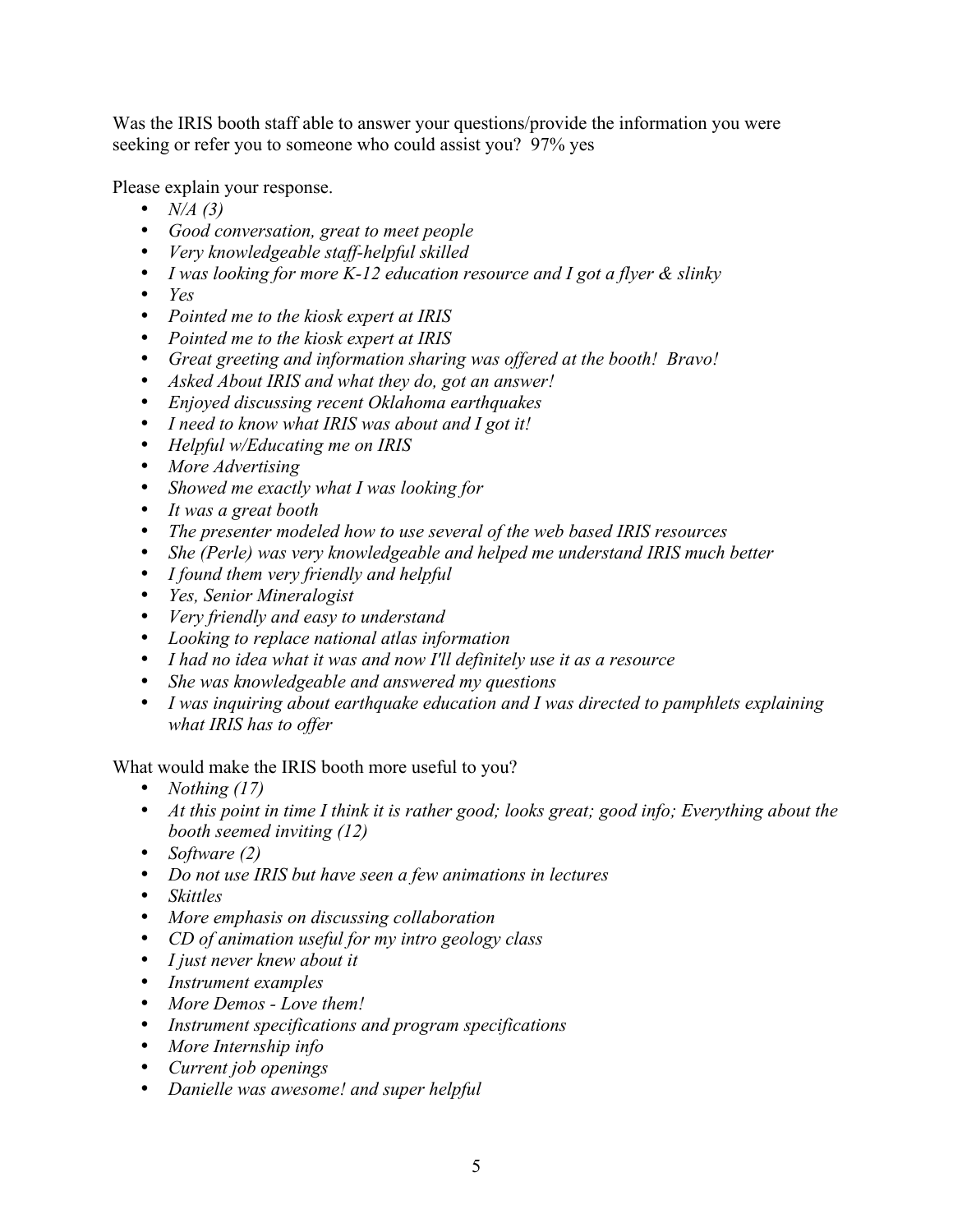- *Clear education section*
- *Slinkies*
- *Larger display monitor for big groups*
- *Found it very helpful*
- *Senior Mineralogist*
- *Have lesson plan samples printed for teacher use*
- *More Visual Stuff*
- *Upper Mantle Tomo Data*
- *More pamphlets explaining the general overview/datasets available to take back with me*
- *Point out the computer display sooner?*
- *Have copies of the posters that are available displayed.*

If you have any additional suggestions, comments or other feedback, please provide it below.

- *None (6)*
- *Maybe have more than one IRIS speaker*
- *None, love the booth*
- *Senior Mineralogist*
- *Keep up*
- *Enjoyed the TV monitor that showed some examples of what IRIS does*

#### Please select the category that best describes you:

|                                                          | #        | $\frac{0}{0}$ |
|----------------------------------------------------------|----------|---------------|
| <b>High School Student</b>                               | $\Omega$ | $0\%$         |
| Undergrad                                                | 32       | 38%           |
| <b>Grad Student</b>                                      | 23       | 27%           |
| Postdoc                                                  | 3        | 3%            |
| K-12 Teacher                                             | 4        | $5\%$         |
| 2-Year College Faculty Member                            | 3        | $4\%$         |
| 4-Year College Faculty Member                            | 15       | 18%           |
| Federal, State or Local Government Agency Representative | 3        | $4\%$         |
| <b>Association/Non-Profit Staff Member</b>               | 7        | 8%            |
| <b>Industry/Corporate Employee</b>                       | 3        | 3%            |
| Other (please specify)                                   | 8        | 8%            |

**Other** 

- *Attending conference and exhibitor*
- *Full time research Associate Master's degree*
- *Retired Professional*
- *Librarian*
- *Director of Non*
- *Interested lay*
- *Citizen*
- *Program director education*

#### I currently live in: